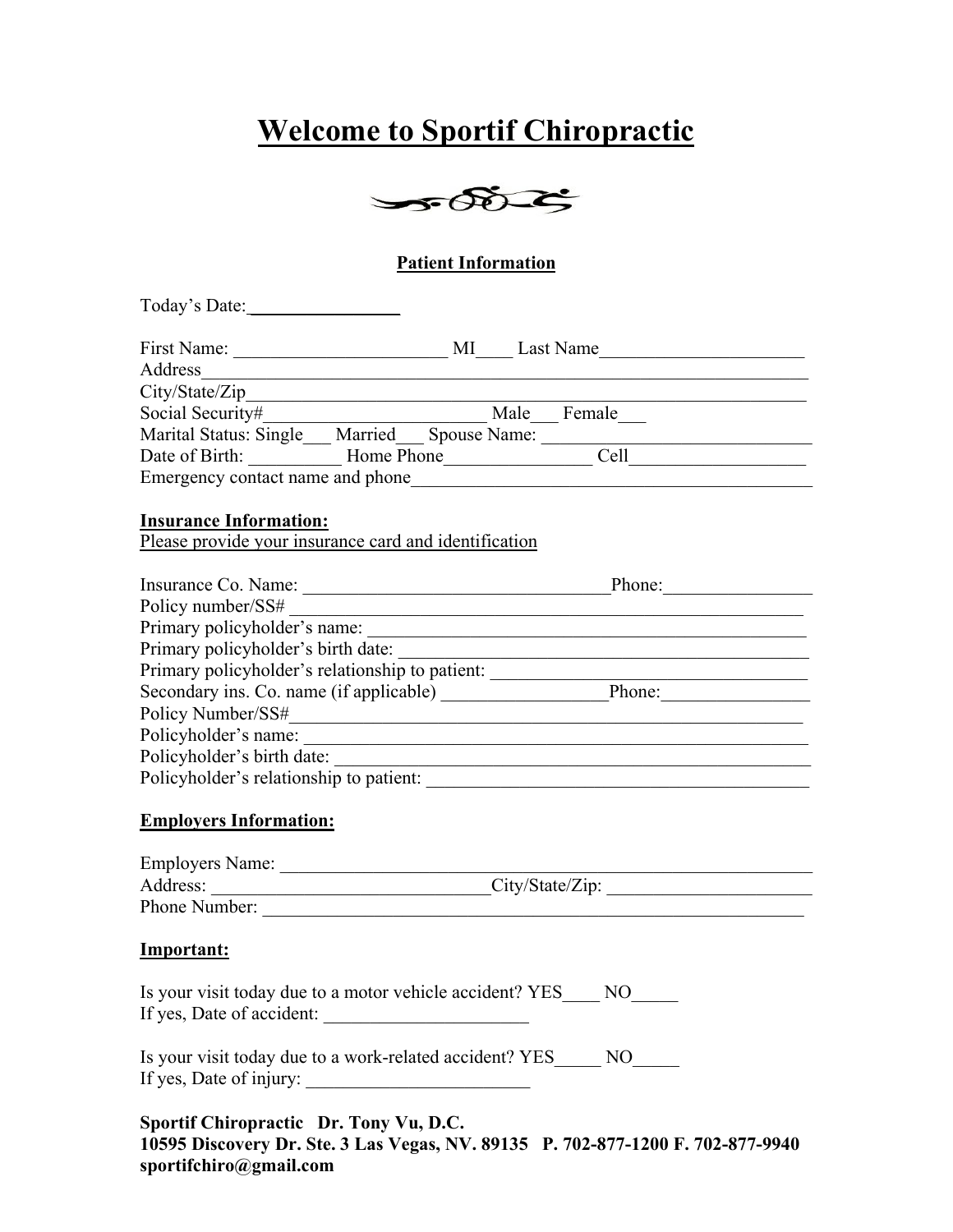## **Welcome to Sportif Chiropractic**



#### **Patient Information Continued**

Describe your pain and its location:

#### **Cause of injury:**

**History of previous injuries and surgeries:** 

#### **Attorney Information (If accident related):**

| <b>Attorney Name:</b> |  |  |
|-----------------------|--|--|
| Address:              |  |  |
| City/State/Zip:       |  |  |
| Phone Number:         |  |  |
| Patient Signature:    |  |  |

Sportif Chiropractic Dr. Tony Vu, D.C. 10595 Discovery Dr. Ste. 3 Las Vegas, NV. 89135 P. 702-877-1200 F. 702-877-9940 sportifchiro@gmail.com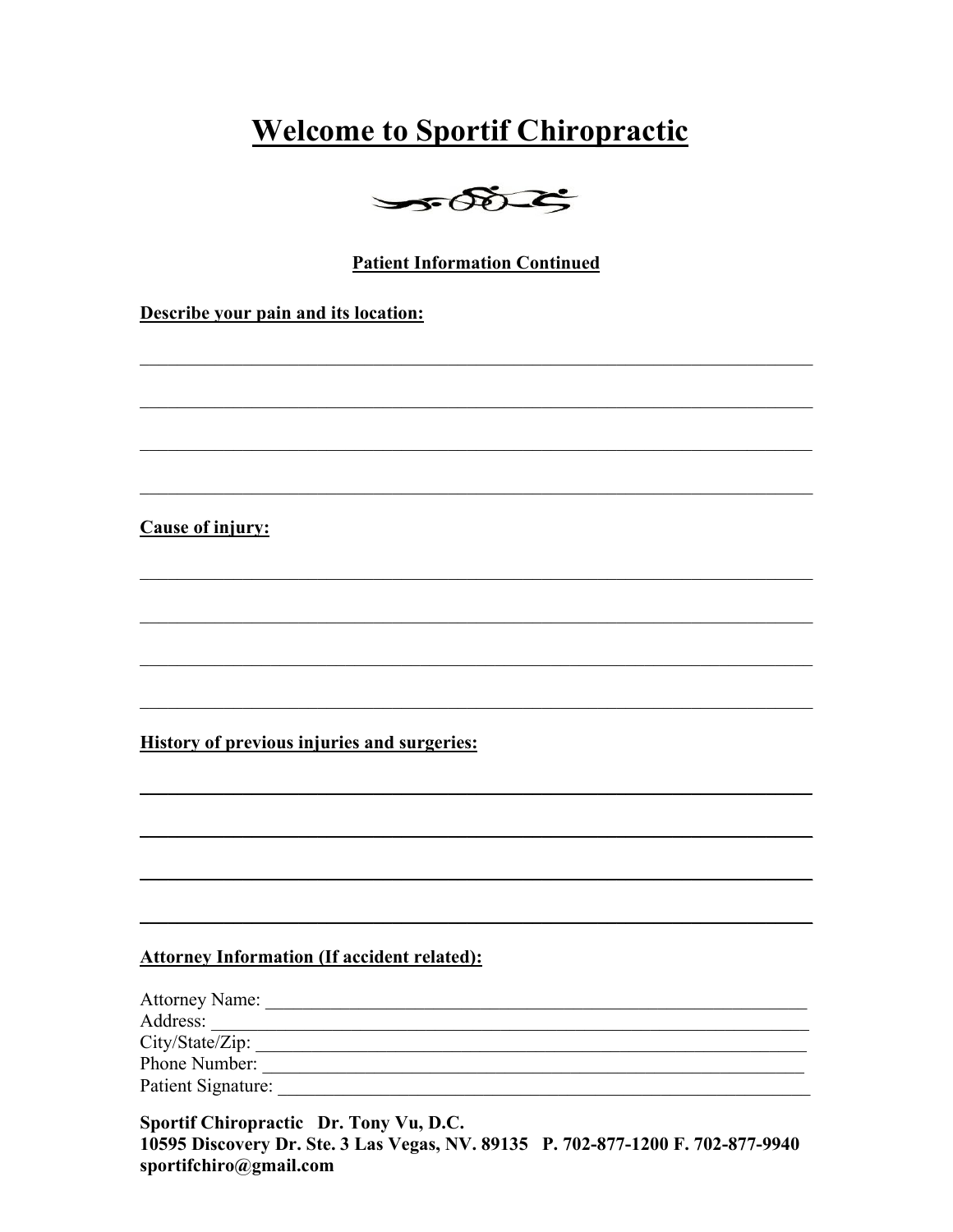

# **Sportif Chiropractic**

### **If Sportif Chiropractic is billing your insurance company for services, please read the following:**

It is important that you respond to any and all correspondences you may receive from your insurance company. Please be aware that most insurance companies have rules and regulations regarding payment of claims and all claims are pending payment until the requested information has been returned. Please do NOT ignore their requests!

Be advised that if you fail to cooperate with their requests, your claims are at risk of being unpaid. If this occurs, you will become 100% responsible for your outstanding bill. To avoid this inconvenience, a quick response to any request is advised.

 $\overline{\phantom{a}}$  , and the contract of the contract of the contract of the contract of the contract of the contract of the contract of the contract of the contract of the contract of the contract of the contract of the contrac

I have read this information and agree to its terms.

Patient Signature Date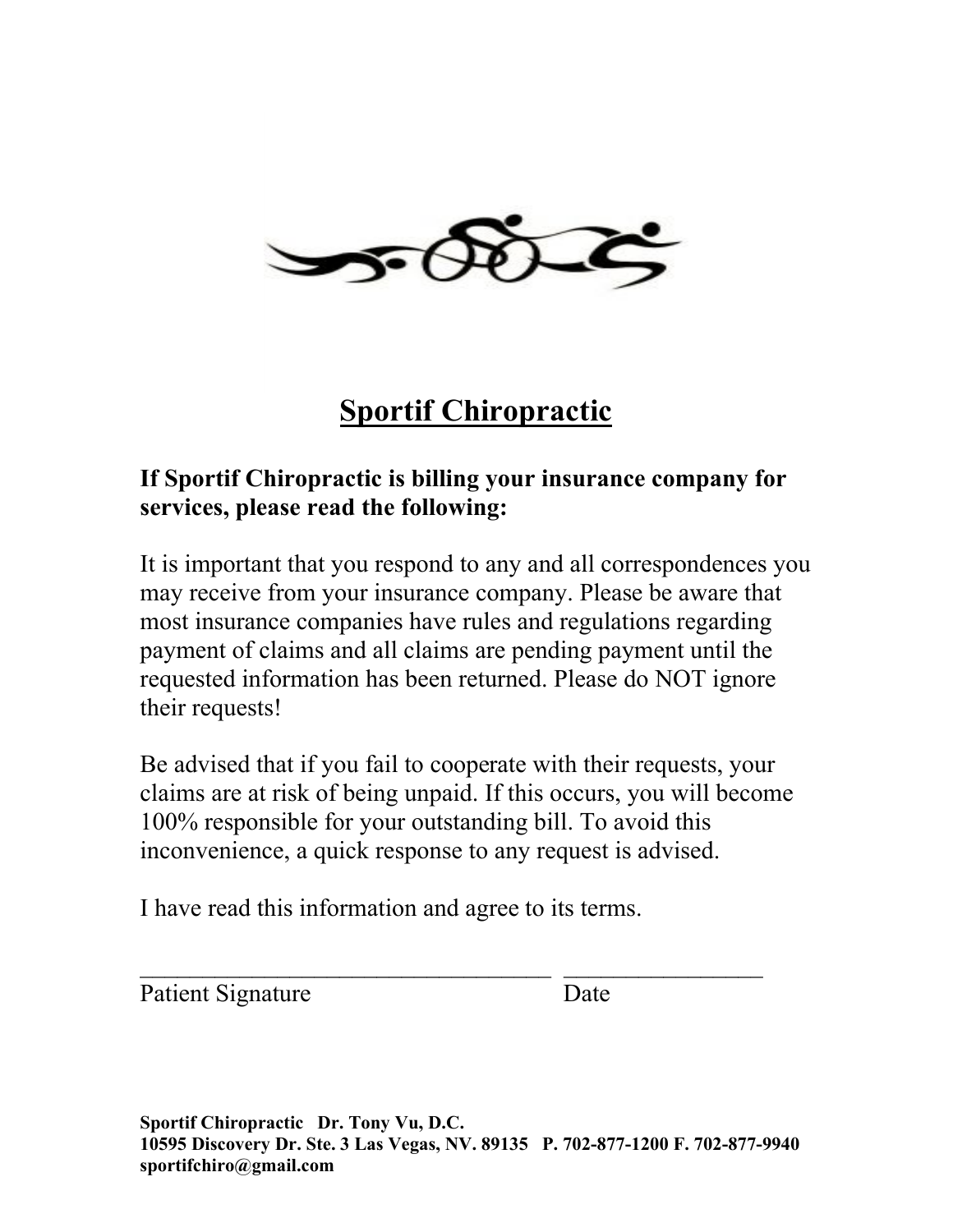

### **Sportif Chiropractic**

#### **INFORMED CONSENT TO CHIROPRACTIC ADJUSTMENTS AND CARE**

I hereby request and consent to the performance of chiropractic adjustments and other chiropractic procedures, including various modes of physiotherapy and diagnostic x-rays, on me (or the patient named below) by the Doctor of Chiropractic named below and/or other licensed Doctors of Chiropractic who now or in the future treat me while employed by, working or associated with or serving as back-up for the Doctor of Chiropractic named below, including those working at the clinic or office listed below or any other office or clinic. I have had the opportunity to discuss with the Doctor of Chiropractic named below and/or with other office or clinic personnel the nature and purpose of a chiropractic adjustment and/or other procedures. I understand and I am informed that, as in the practice of medicine, in the practice of chiropractic there are some risks to treatment, including, but not limited to, fractures, disc injuries, strokes, dislocations, and sprains. I do not expect the Doctor to be able to anticipate and explain all risks and complications, and I wish to rely on the Doctor to exercise judgment during the course of the procedure which the Doctor feels at the time, based upon the facts known, and is my best interest. I have read, and or have had read to me, the above consent. I have also had an opportunity to ask questions about its content, and by signing below I agree to the above named procedures. I intend this consent form to cover the entire course of treatment for my present condition and for any future condition(s) for which I seek treatment.

Print Patient Name: \_\_\_\_\_\_\_\_\_\_\_\_\_\_\_\_\_\_\_\_\_\_\_\_\_\_\_\_\_\_\_\_\_\_\_\_\_\_\_\_\_

Signature of Patient: \_\_\_\_\_\_\_\_\_\_\_\_\_\_\_\_\_\_\_\_\_\_\_\_\_\_\_\_\_\_\_\_\_\_\_\_\_\_\_\_

Date: \_\_\_\_\_\_\_\_\_\_\_\_\_\_\_\_\_\_\_\_\_\_\_

**Sportif Chiropractic Dr. Tony Vu, D.C. 10595 Discovery Dr. Ste. 3 Las Vegas, NV. 89135 P. 702-877-1200 F. 702-877-9940 sportifchiro@gmail.com**